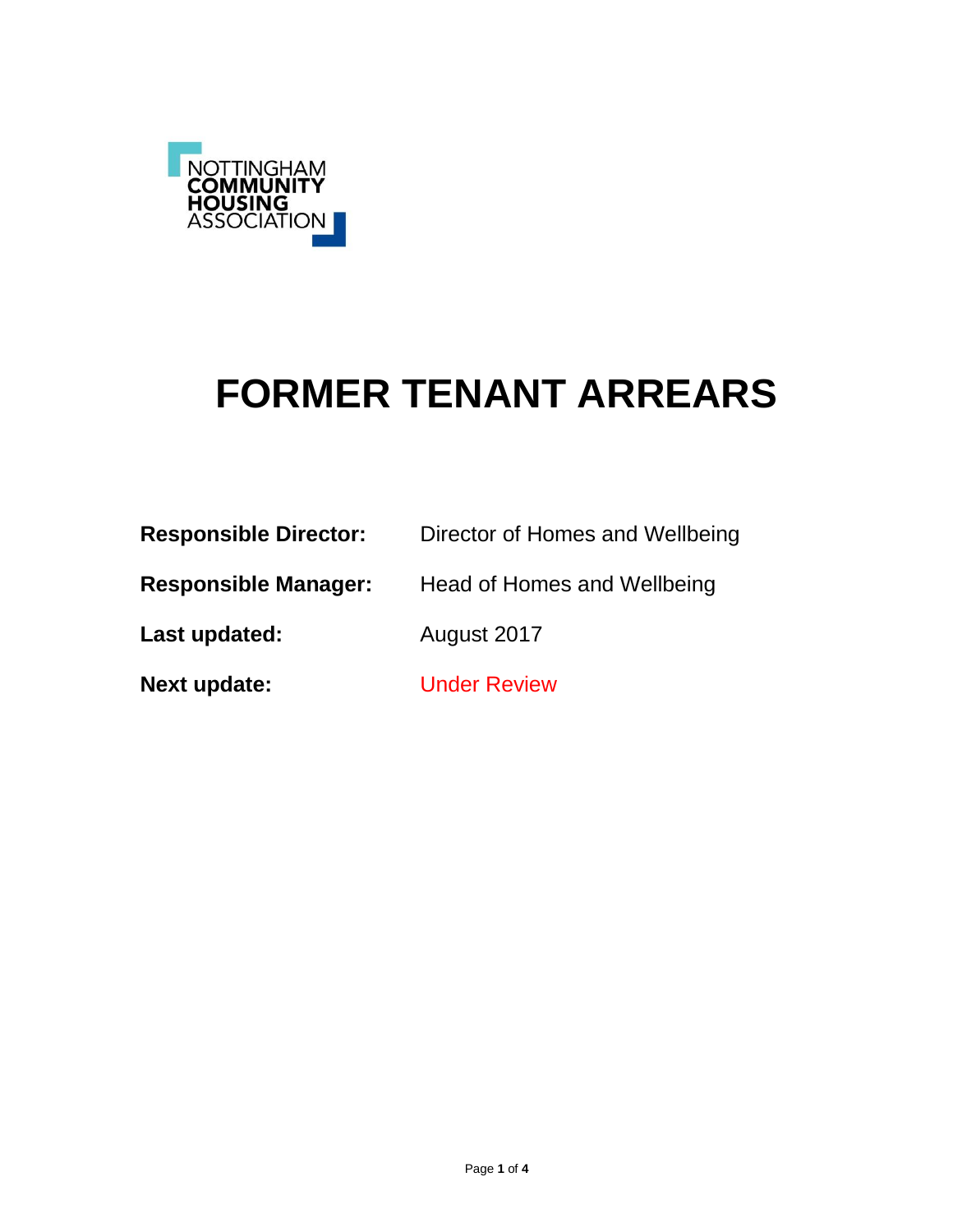## **1. Policy**

- 1.1 It is the policy of NCHA to write-off at the end of each financial year or every three months, all debts owed by former tenants which accrued during the course of the year. This is an accounting function and it does not mean that the Association places a low emphasis on the attempts to recover former tenant debt. The computer system still holds information on all former tenant debt and expects staff to chase any debt owed. The Association, as part of its requirement to run its services cost effectively, has an internal as well as externally driven target for former tenant debts. For accounting purposes, i.e. the RSF calculation, NCHA suffers financially if "bad debts" exceed 2% of the rent receivable. For accounting purposes "bad debts" include former tenant arrears and the provision for bad debts which is taken to be that portion of the current tenant rent arrears which will not be recovered and therefore cannot be included as an asset in the annual accounts.
- 1.2 The most efficient way of reducing bad debts is therefore to reduce current tenant arrears so that former tenant debts do not accrue. However as there is always likely to be a problem with former tenant arrears it is necessary to have procedures in place which deal with pursuance and write off.

## **2. Procedure for recovery of Former Tenant Debt**

## **On Identification of a new Former Tenant Account**

- 2.1 Check the rent account to reconcile the debt, making sure that the arrear is not "technical" (i.e. a result of a computing error or misposting).
- 2.2 Check that there is not a payment due from Housing Benefit due to delays in processing a claim by the local authority.
- 2.3 If the tenancy has transferred, check to see if any Housing Benefit payments have gone to the new tenancy. If they have transfer the correct amount to the former tenant account.
- 2.4 Check to see if a forwarding address is known.
- 2.5 If a forwarding address is known follow the (IBS delete) CAPITA prompted procedure. Write letters to the former tenant requesting payment.
- 2.6 If a forwarding address in not known, we will check with a credit agency to check any known forwarding addresses. If they cannot identify a forwarding address we may send the case to a debt collection agency.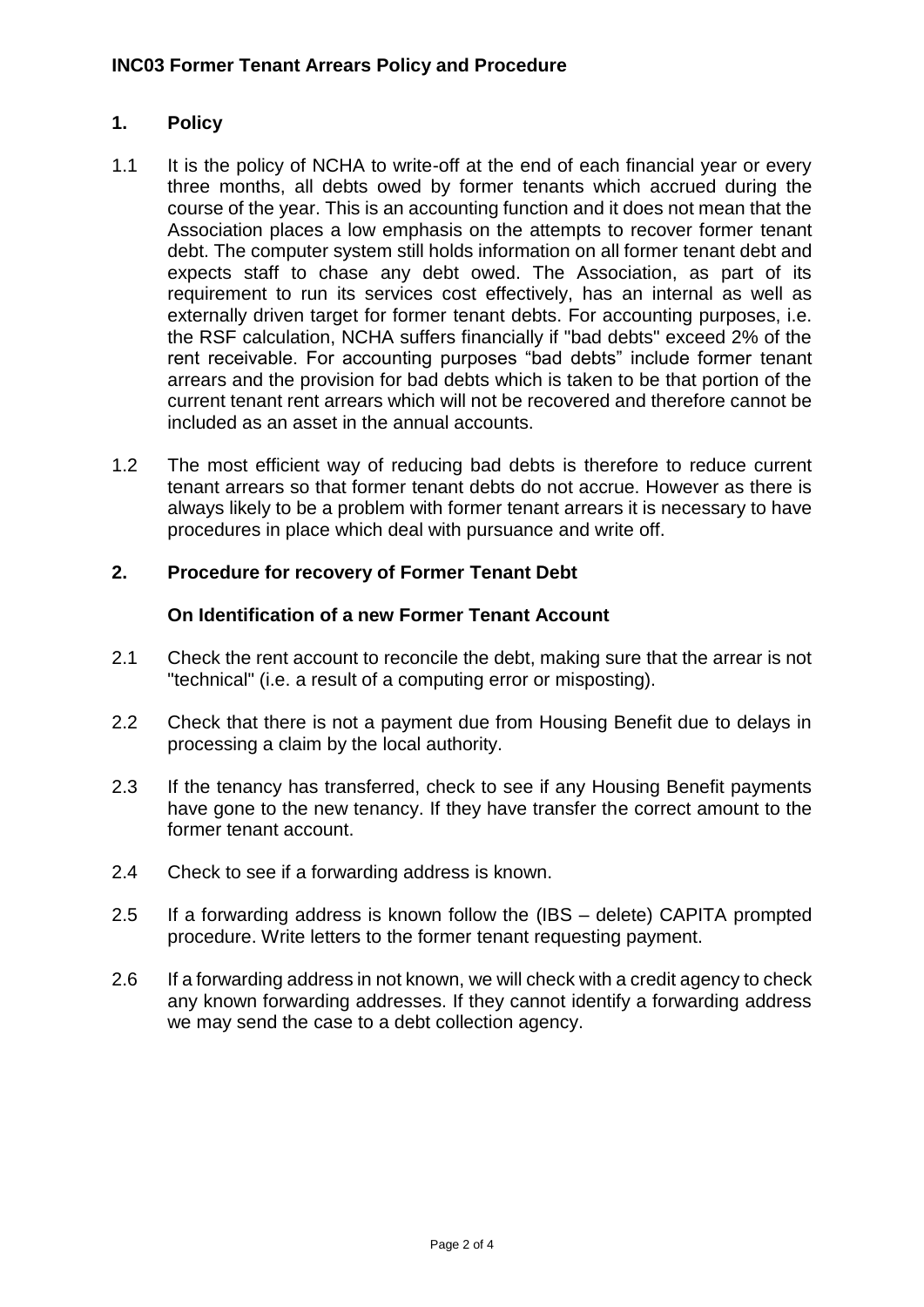### **3. Action Available**

#### **If forwarding address is known.**

- 3.1 It may be possible to process a claim for an attachment of earnings order if the former tenant is in employment.
- 3.2 It may be possible to seek recovery through the Small Claims Court procedures.
- 3.3 If there has been no response from the former tenant it is possible to place the case with the debt collection agency who may be better able to exact payment. Send the debt collection agency the required forms from IBS.

#### **If forwarding address is not known.**

- 3.4 We will check with a credit agency to check any known forwarding addresses.
- 3.5 The case can be put to the debt collection agency who will employ their tracing service in an attempt to find the former tenant. Send the debt collection agency the required forms from IBS.

### **4. Notes on Employment of the Collection Agency**

- 4.1 The collection agency works on a collect and charge basis i.e. they will collect FTAs, send NCHA the full amount and then invoice us for their fee.
- 4.2 If the collection agency has contacted the former tenant about arrears and then the tenant subsequently contacts NCHA, we must refer the former tenant back to the collection agency. The reason for this is that the agency will invoice NCHA as if they had collected the whole of the debt.
- 4.3 In referring cases for tracing, the agents should be given as much background information as possible. If we have nothing on file about employment, next of kin, previous addresses, schools etc., it is unlikely that the agency will have enough leads to follow up. Send the debt collection agency the required forms from IBS.

## **5. Writing off Former Tenant Debt**

#### **Board Level**

- 5.1 NCHA uses accounting principles which ensure that the balance sheet truly reflects the value of assets. The collection rate for FTA's is about 20%. It is therefore not appropriate to show FTA balances as assets. The Board apply the following write off processes:
	- On a yearly basis, NCHA's board will formally approve write off of each individual balance that is greater than £5000.00